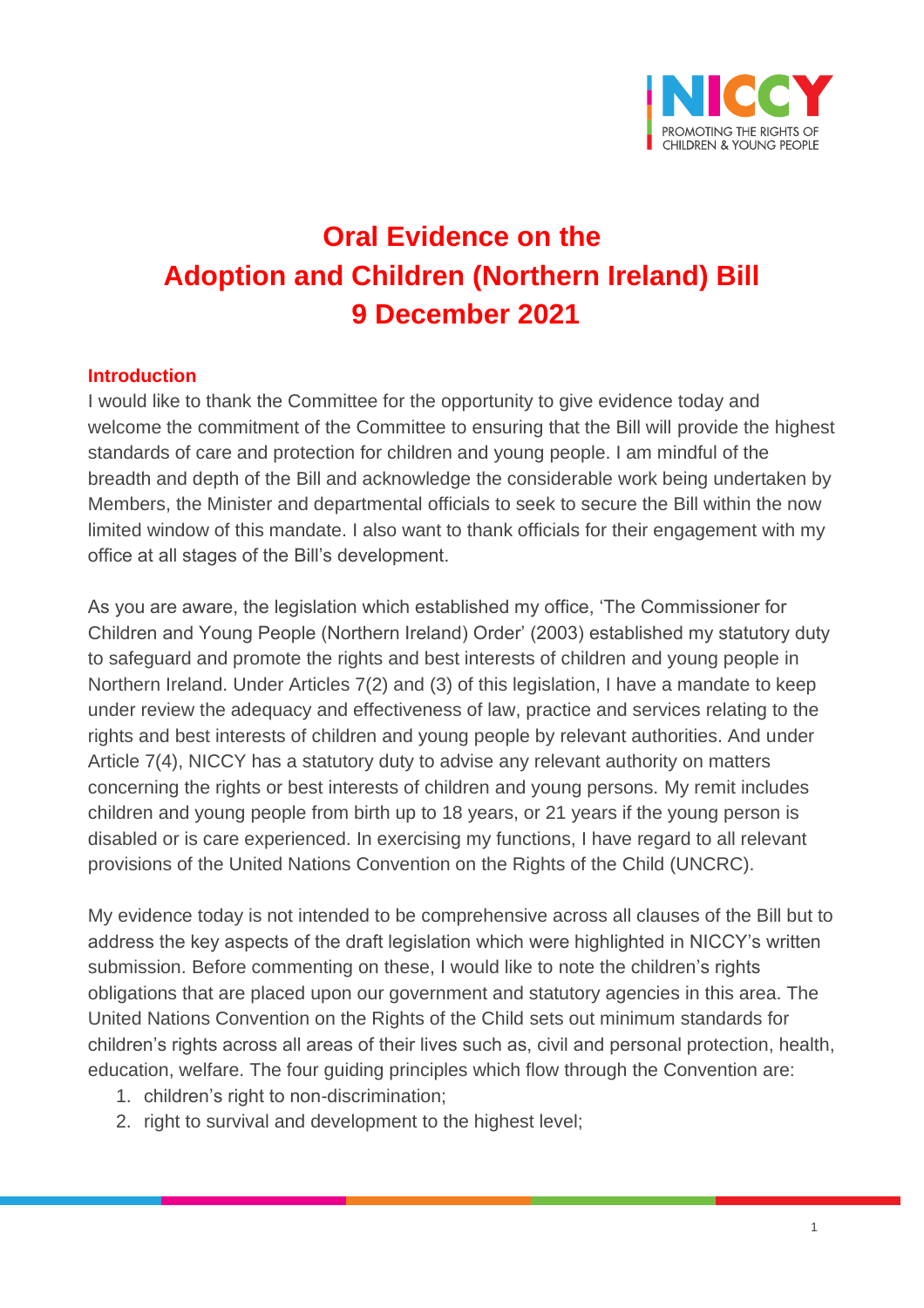

- 3. to their best interests being a primary consideration; and
- 4. to their voice being heard in all matters affecting them.

### **Comments on Clauses**

Moving to specific clauses.

**Clause 116 - Definition of family proceedings.** NICCY welcomes the proposal to ensure that Female Genital Mutilation Protection Orders are included in the list of "family proceedings" for the purposes of The Children Order 1995 which will ensure that all relevant orders for the protection and welfare of a child can be made within the proceedings.

Female genital mutilation ... Child and/or forced marriage Polygamy Crimes committed in the name of so-called honour

**Clause 119.** The creation of "special guardians" has the potential to give clarity and stability in the lives of children and young people whose care and living arrangements are not covered by other mechanisms. It is crucial that support services (and financial help) for carers and children and young people properly meet their ongoing needs after a special guardian order has been made, otherwise this status could create disadvantage for those it is intended to help.

**Clause 121.** NICCY would like to see the practical implementation of this clause to result in commissioning of voluntary children's services (with suitable monitoring) to provide services and support where Health and Social Care Trusts are otherwise unable to do so.

**Clause 122.** Whilst NICCY welcomes the creation of a duty upon authorities to prioritise educational achievement for children and young people its use of 'promote' is insufficiently strong in how it will be implemented or achieved. It is important to note that The Education and Libraries (Northern Ireland) Order 1986 places a 'duty' on parents in respect of education.1 Failure to uphold this obligation can result in parents being issued with a school attendance order, a supervision order,2 or further judicial action.

At present there is a lack of clarity as to how corporate parents can be held to the same standard. This clause needs to be strengthened to do just that.

<sup>&</sup>lt;sup>1</sup> Section 45

<sup>2</sup> Section 55 of *The Children (Northern Ireland) Order 1995*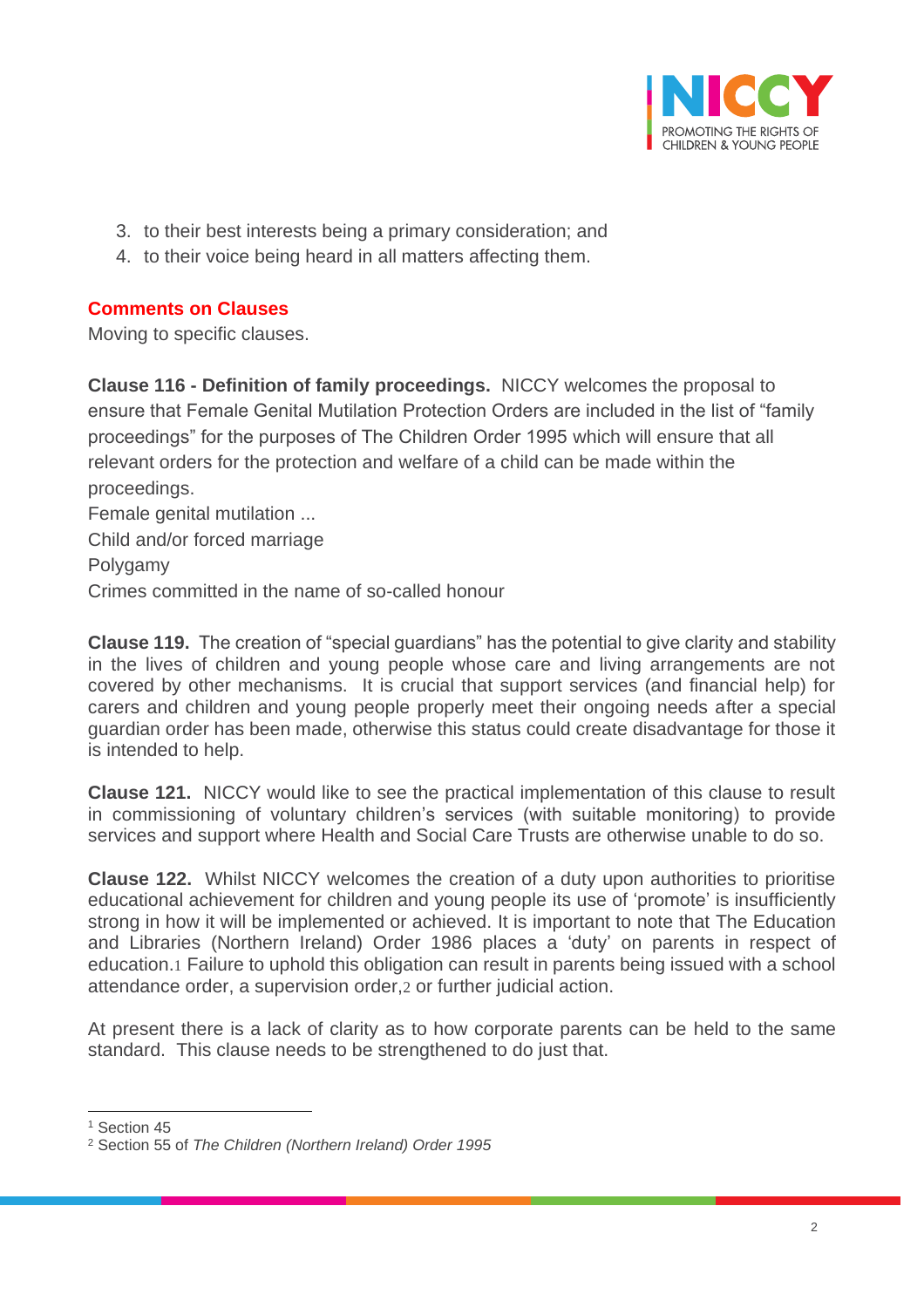

The interpretation of "parent" as within the 1986 Order does not help, as it is mainly targeted at specified individuals.

Clause 122 should be an opportunity to clarify the expectations upon (and their enforceability) against corporate parents in the education of children and young people for whom they are directly responsible in the same way as any parent would be. The proposed wording must be strengthened to ensure that this is the case.

**Clause 123** is another welcome clause but we again we will need to see more detail in regulations that will outline how corporate parents will provide evidence that they are applying the 7 principles and how they are held to account for the children in their care.

**Clause 125.** The need for minimum standards in respect of accommodation for children and young people is imperative. While NICCY welcomes the intent in this clause, we recommend a revision to the draft of paragraph (7A) from

'*The Department may by regulations impose requirements …*'

to

## '*The Department shall by regulations impose requirements …'*

We make this recommendation with a view to ensuring the whole child is taken into account when providing an alternative home for a child.

**Clause 129**. Proposals to ensure that care leavers will be made aware of services available to them are welcome. For this to be effective there should be a timeframe in which care leavers must be directly advised of specific services sufficiently in advance of leaving care so that they can effectively avail of them. As such a timeframe should be included in the regulations.

#### **Clause 133 – Definition of harm**

I warmly welcome the interest of Members in ensuring this clause provides proper protection for children and young people affected by domestic violence and abuse. As highlighted in my written submission, the proposal to amend the definition of harm as set out in The Children (Northern Ireland) Order 1995 was discussed with colleagues on the Justice Committee during their scrutiny of the Domestic Abuse and Civil Proceedings (Northern Ireland) Act 2021. Members may be aware that the Justice Committee gave detailed consideration to ensuring that the harm that can be caused to children affected by domestic violence and abuse could be effectively captured in the 2021 Act.